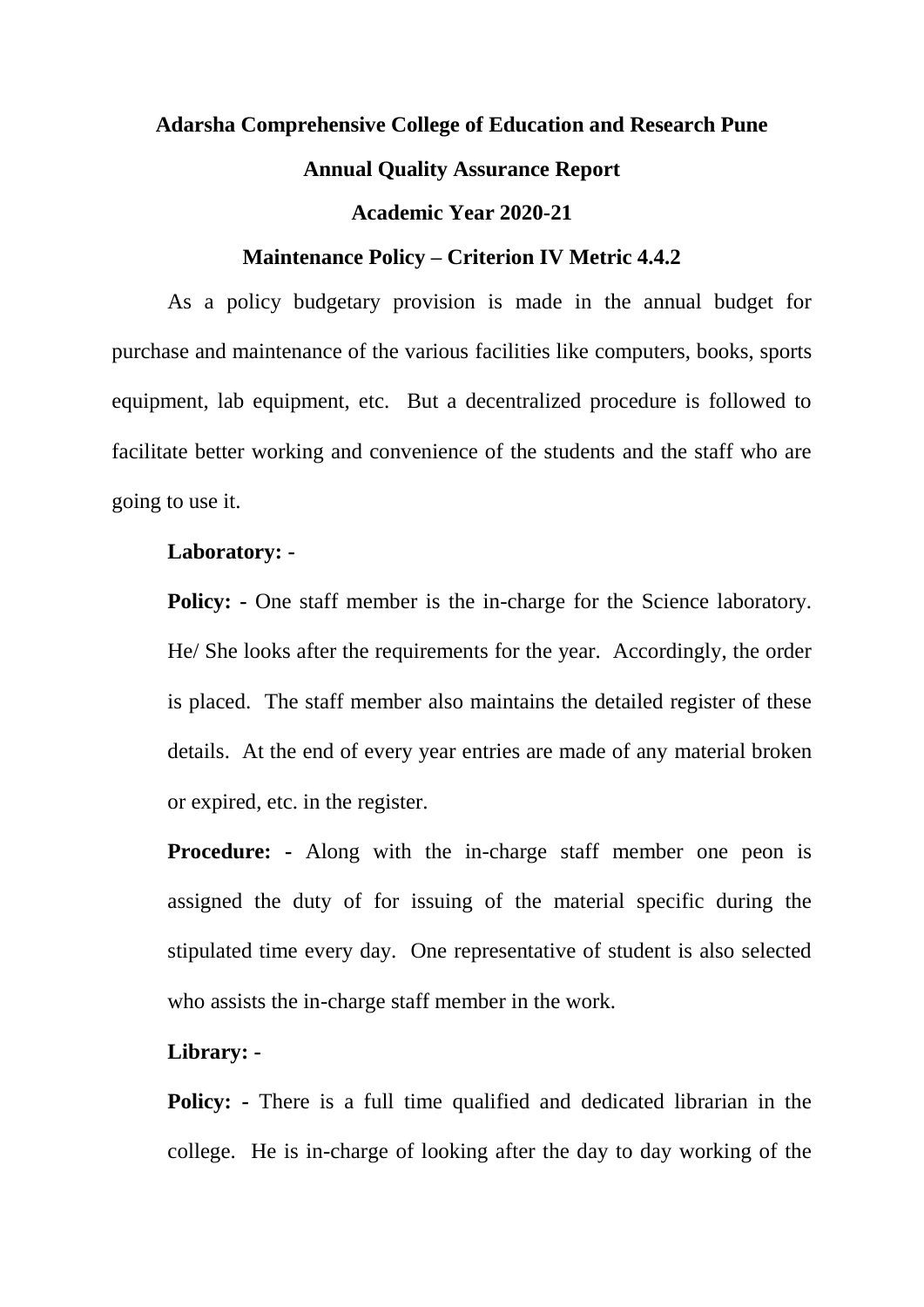library. There is a library committee which decides regarding the purchase of books, activities to be conducted by the library, extension programs to be organized by the library, etc. The soft copy of the dead stock register is maintained in the library. The annual report of the department is taken at the end of the year.

**Procedure:** - The committee meets at least twice a year to make a detailed plan and sanction for the various activities, purchase of books, etc. Review of the various programs and activities is taken and based on this feedback the further plan of action is proposed.

# **Sports equipment: -**

**Policy:** - One staff member is the in-charge for the Science laboratory. He/ She looks after the equipment.

**Procedure:** - Usually the college celebrates sports week in the months of December-January which is considered while making the annual plan. Accordingly, once the dates are finalized during the staff meeting the detailed planning is made by the in charge. Both indoor and outdoor sports (individual as well as group) are conducted in which both girls and boys participate.

#### **Computers: -**

**Policy:** - The maintenance of the computer lab is done by the Computer Division of the Adarsha Shikshan Mandali, centrally. There is also a staff